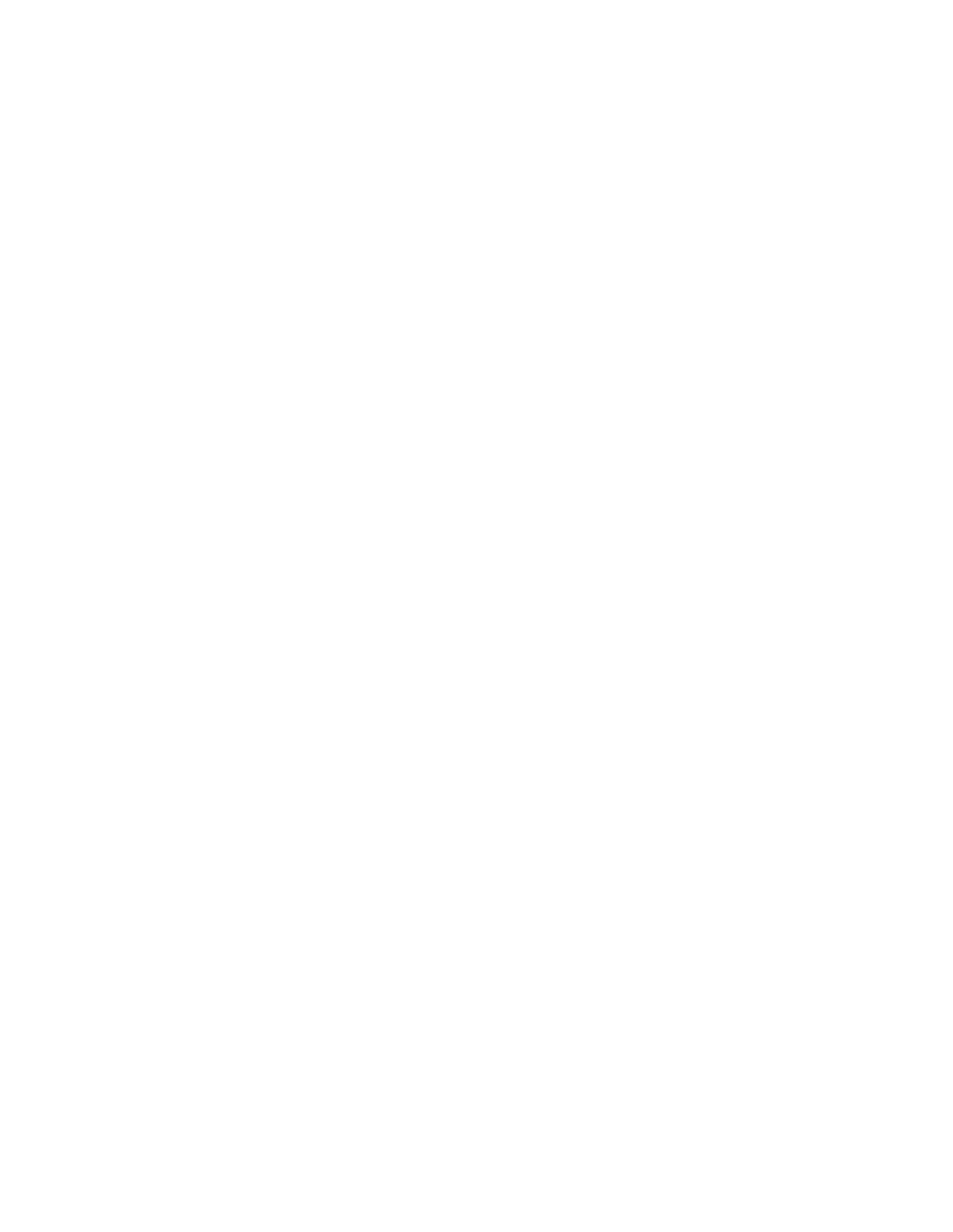## **BURKE, Justice.**

[¶1] Appellant, Joseph Randall Owens, entered a conditional guilty plea to felony possession of methamphetamine in violation of Wyo. Stat. Ann. § 35-7-1031(c)(ii). He reserved the right to appeal the constitutionality of the search that resulted in discovery of the methamphetamine. We affirm.

#### *ISSUE*

[¶2] Appellant presents the following issue:

Should the motion to suppress evidence seized in a warrantless search of Appellant's containers have been granted?

## *FACTS*

[¶3] An officer of the Gillette Police Department was dispatched to a local Gillette motel in response to a 911 call reporting a medical emergency. The officer, who was also a trained emergency medical technician, arrived before any medical personnel and was led to Appellant's motel room by the woman who had reported the emergency. The woman was a friend of Appellant's and had been staying with her children in an adjoining room. She had gone to Appellant's room earlier that morning to wake Appellant so they could check out of the motel. Soon after she roused Appellant, however, he collapsed onto the floor. When she asked Appellant whether she should call 911, Appellant "said yes, that he didn't want to die."

[¶4] When the officer entered Appellant's room, he found Appellant on his back on the floor, convulsing. His eyes were extremely wide, and he was unable to focus. Appellant did not respond to the officer's attempts to communicate with him. The officer asked Appellant's friend if she knew anything about Appellant's condition, but she was unable to provide any pertinent information. Emergency medical personnel arrived as the officer was attempting to gather information from Appellant's friend.

[¶5] As the medical personnel tended to Appellant, the officer looked around the room in an attempt to determine the cause of Appellant's condition. The officer noticed a backpack on the bed. He opened the front compartment and found a black plastic case. Inside the case, the officer found transparent pill bottles lacking prescription labels. Noticing that the bottles contained a substance that was not in pill form, the officer opened the bottles and discovered that the substance appeared to be methamphetamine. The officer found a second case in another compartment of Appellant's backpack that contained a triangular metal dish and a spoon. The officer informed the medical personnel of what he had found, which prompted them to begin treating Appellant for a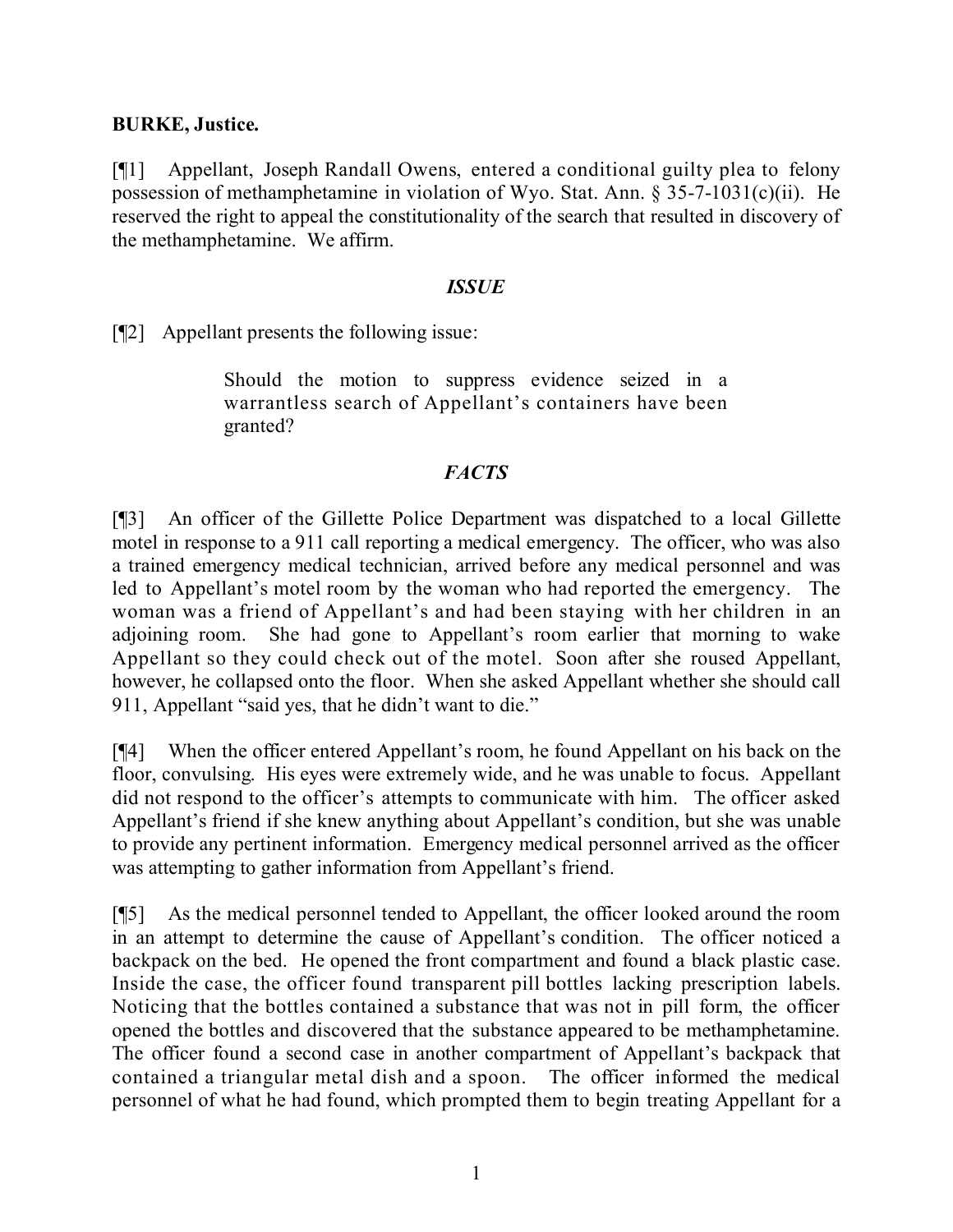suspected drug overdose.

[¶6] After Appellant was taken to the hospital, the officer secured Appellant's motel room. At some point prior to applying for a search warrant, the officer entered Appellant's friend's room and retrieved a cardboard box from a trash can.<sup>1</sup> The officer made no reference to this evidence in his affidavit supporting the warrant to search Appellant's motel room. After a search warrant was authorized, the officer returned to Appellant's motel room and seized evidence of drug use from a duffel bag, including a pipe, multiple syringes, and a spoon.

[¶7] Appellant was charged with possession of methamphetamine in violation of Wyo. Stat. Ann.  $\S 35-7-1031(c)(ii)$ . He filed a motion to suppress the evidence seized as a result of the officer's warrantless search. After a hearing, Appellant's motion was denied. Appellant then entered a conditional guilty plea, reserving the right to challenge the denial of his motion to suppress. The district court imposed a sentence of two to four years, which was suspended in favor of a four-year probation term. This appeal followed.

# *STANDARD OF REVIEW*

[¶8] When reviewing the denial of a motion to suppress, we defer to the district court's factual findings unless they are clearly erroneous. We view the evidence in the light most favorable to the district court's determination because that court had the opportunity to hear the evidence and assess the credibility of witnesses. We review *de novo* the ultimate determination regarding the constitutionality of a particular search or seizure. *Lovato v. State*, 2010 WY 38, ¶ 11, 228 P.3d 55, 57 (Wyo. 2010).

# *DISCUSSION*

[¶9] Appellant contends that evidence of methamphetamine seized from his backpack should have been suppressed because it was discovered during an unlawful search. He claims that the search of his backpack was unreasonable because there was no connection between his medical emergency and the search. Under the circumstances presented, however, we find that the search was reasonable.

[¶10] The Fourth Amendment to the United States Constitution and Article 1, § 4 of the Wyoming Constitution protect individuals from unreasonable searches and seizures. *See Pena v. State*, 2004 WY 115, ¶ 29, 98 P.3d 857, 870 (Wyo. 2004). A search conducted

<sup>&</sup>lt;sup>1</sup> According to the officer's testimony, he seized the box because, "It had a little burn mark up in the corner of the box; that along with the spoon that I found, looked like it had been from that spoon."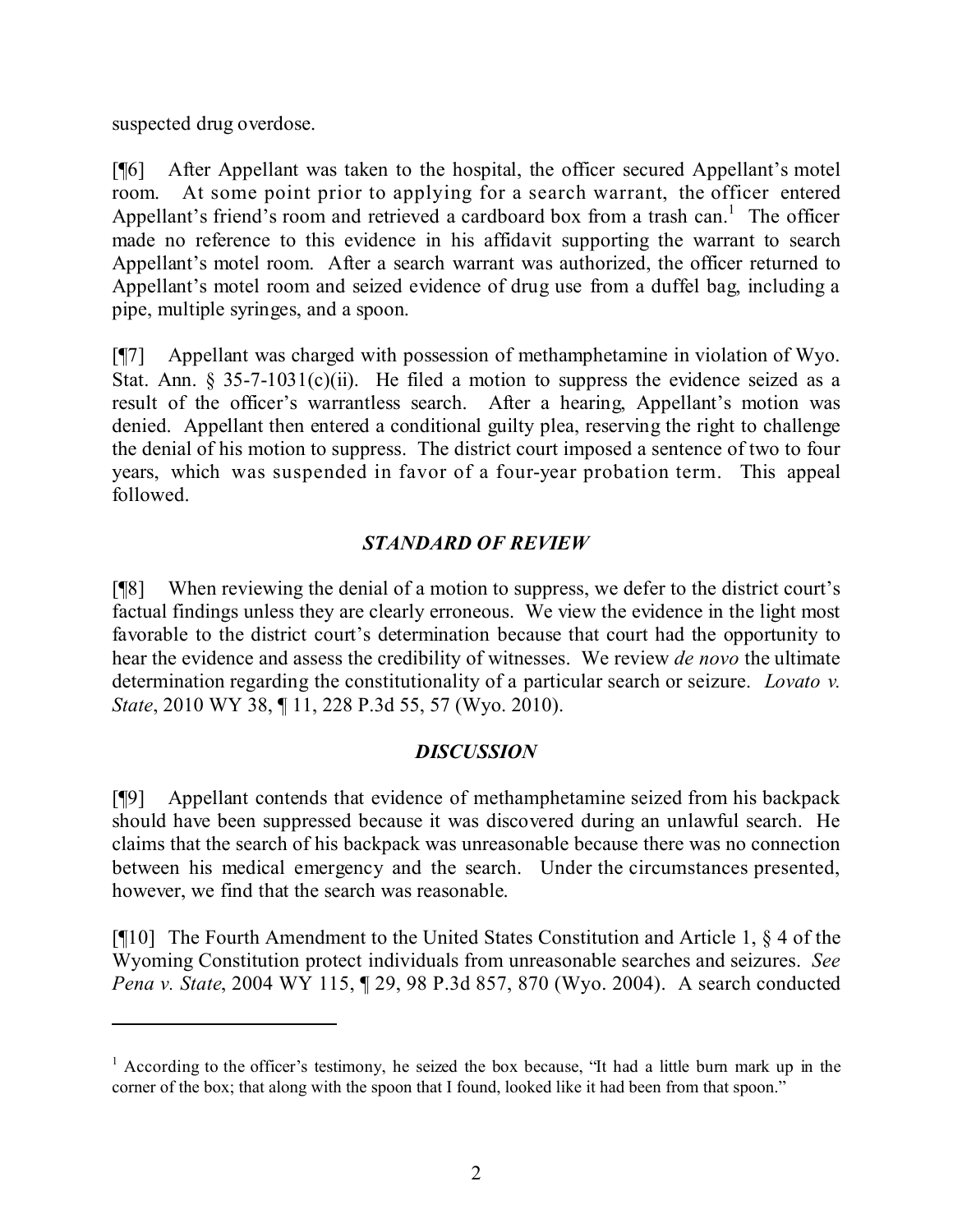without a warrant is presumptively unreasonable. *Morris v. State*, 908 P.2d 931, 935 (Wyo. 1995). This presumption, however, is not absolute. *Id.*, 908 P.2d at 935. As the Supreme Court has noted, "When faced with special law enforcement needs, diminished expectations of privacy, minimal intrusions, or the like, the Court has found that certain general, or individual, circumstances may render a warrantless search or seizure reasonable." *Illinois v. McArthur*, 531 U.S. 326, 330, 121 S.Ct. 946, 949, 148 L.Ed.2d 838 (2001). When a search is conducted without a warrant, the State has the burden to show that the search was reasonable. *Morris*, 908 P.2d at 935.

[¶11] In *Mincey v. Arizona*, 437 U.S. 385, 98 S.Ct. 2408, 57 L.Ed.2d 290 (1978), the Supreme Court recognized the justification for searches in emergency situations:

> We do not question the right of the police to respond to emergency situations. Numerous state and federal cases have recognized that the Fourth Amendment does not bar police officers from making warrantless entries and searches when they reasonably believe that a person within is in need of immediate aid. Similarly, when the police come upon the scene of a homicide they may make a prompt warrantless search of the area to see if there are other victims or if a killer is still on the premises. *Cf. Michigan v. Tyler*, [436 U.S. 499, 509-510, 98 S.Ct. 1942, 1949-1950, 56 L.Ed.2d 486 (1978)]. "The need to protect or preserve life or avoid serious injury is justification for what would be otherwise illegal absent an exigency or emergency." *Wayne v. United States*, 115 U.S. App. D. C. 234, 241, 318 F.2d 205, 212 (opinion of Burger, J.).

Id., 437 U.S. at 392-93, 98 S.Ct. at 2413 (footnotes omitted). The Court noted, however, that "a warrantless search must be 'strictly circumscribed by the exigencies which justify its initiation.'" *Id.*, 437 U.S. at 393, 98 S.Ct. at 2413 (quoting *Terry v. Ohio*, 392 U.S. 1, 26, 88 S.Ct. 1868, 1882, 20 L.Ed.2d 889 (1968)).

[¶12] We have previously recognized that a warrantless search in an emergency situation may be justified where a law enforcement officer is acting to enhance public safety pursuant to a "community caretaker function." In *Morris*, 908 P.2d at 936, we summarized this justification as follows:

> In *Wilson v. State*, 874 P.2d [215,] 221 [(Wyo. 1994)], we discussed an officer's community caretaker function, stating that this function, as outlined in *Cady v. Dombrowski*, 413 U.S. 433, 441, 93 S.Ct. 2523, 2528, 37 L.Ed.2d 706 (1973), permits police to act in a manner that enhances public safety.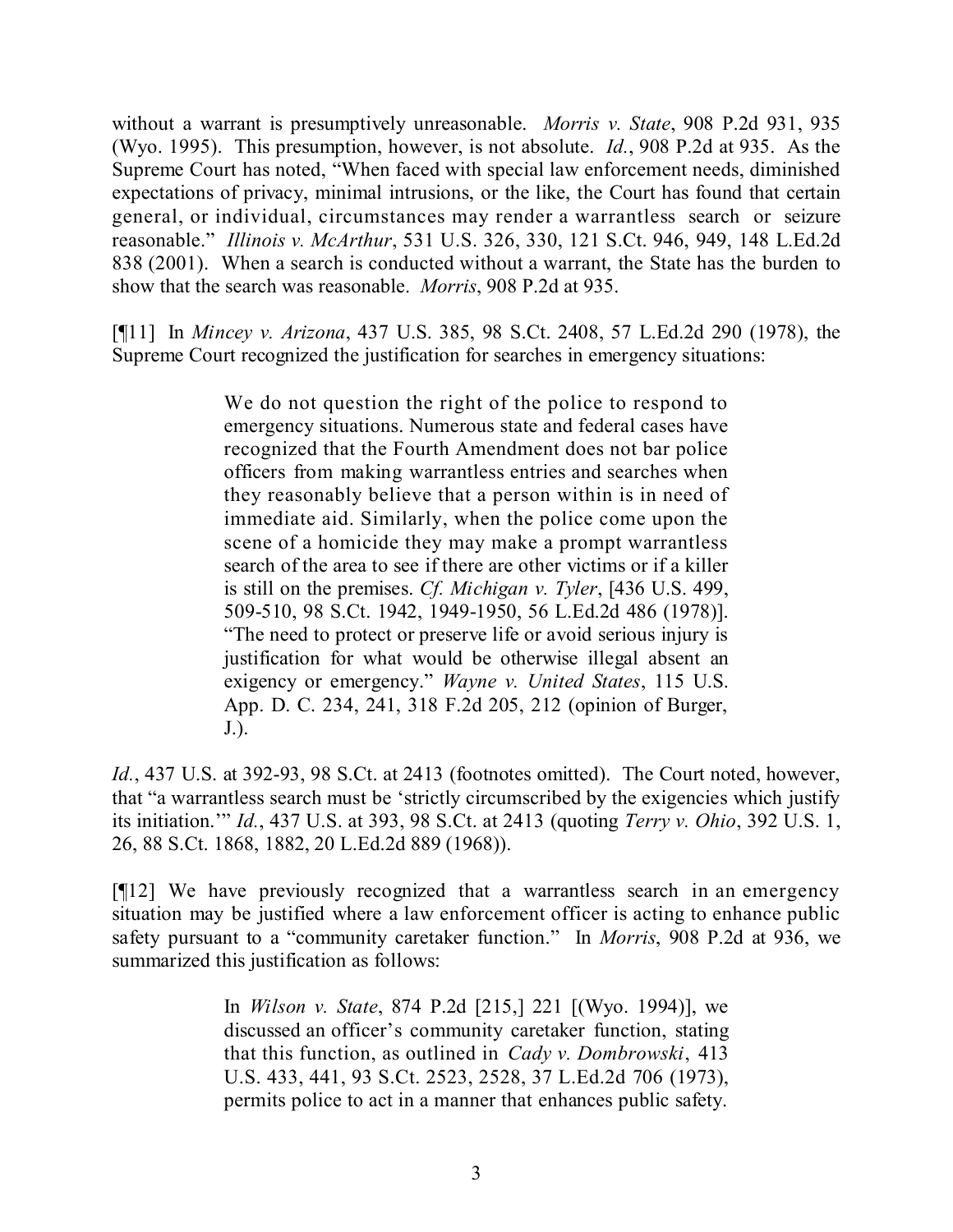To justify this community caretaker function and establish the reasonableness of any search and seizure that results, specific and articulable facts must be present. *Wilson*, 874 P.2d at 221. Therefore, the totality of the circumstances must be examined at the inception of the officer's action to determine whether the search and/or seizure was reasonably related in scope to the circumstances.

The community caretaker justification for a warrantless search recognizes the various duties of a police officer, some of which are "totally divorced from the detection, investigation, or acquisition of evidence relating to the violation of a criminal statute." *Cady*, 413 U.S. at 441, 93 S.Ct. at 2528. As noted by one respected treatise in a discussion of warrantless searches for purposes other than law enforcement,

> The police have "complex and multiple tasks to perform in addition to identifying and apprehending persons committing serious criminal offenses"; by design or default, the police are also expected to "reduce the opportunities for the commission of some crimes through preventative patrol and other measures," "aid individuals who are in danger of physical harm," "assist those who cannot care for themselves," "resolve conflict," "create and maintain a feeling of security in the community," and "provide other services on an emergency basis."

3 Wayne R. LaFave, *Search and Seizure* § 6.6, at 451 (4th ed. 2004) (quoting ABA Standards for Criminal Justice, §§ 1-1.1, 1-2.2 (2d ed. 1980)).

[¶13] In *Morris*, we considered, and ultimately rejected, the State's argument that the community caretaker function justified a law enforcement officer's warrantless search of the appellant's wallet. Nonetheless, our review of the present case is guided by a comparison to the facts in *Morris*.In that case, a deputy sheriff responded to a report that the appellant was sleeping in the backyard of a private residence. *Id.*, 908 P.2d at 933. When the deputy woke the appellant, he was unsteady and disoriented. After the appellant returned to the sheriff's office with the deputy so that he could call someone to come get him, he discovered that he had lost his wallet. The deputy recalled seeing the wallet in his patrol car and offered to search the vehicle for it. Upon locating the wallet on the floorboard of his vehicle, the deputy proceeded to search the wallet and found a tightly folded piece of paper containing a white powdery substance that was later identified as methamphetamine. *Id.*, 908 P.2d at 933-34. In light of the fact that the appellant "was alert and conscious enough to ask questions, answer questions, and keep his faculties about him," and the fact that the appellant "was sitting in a chair in the interview room smoking a cigarette when the Deputy left him," we found no evidence to